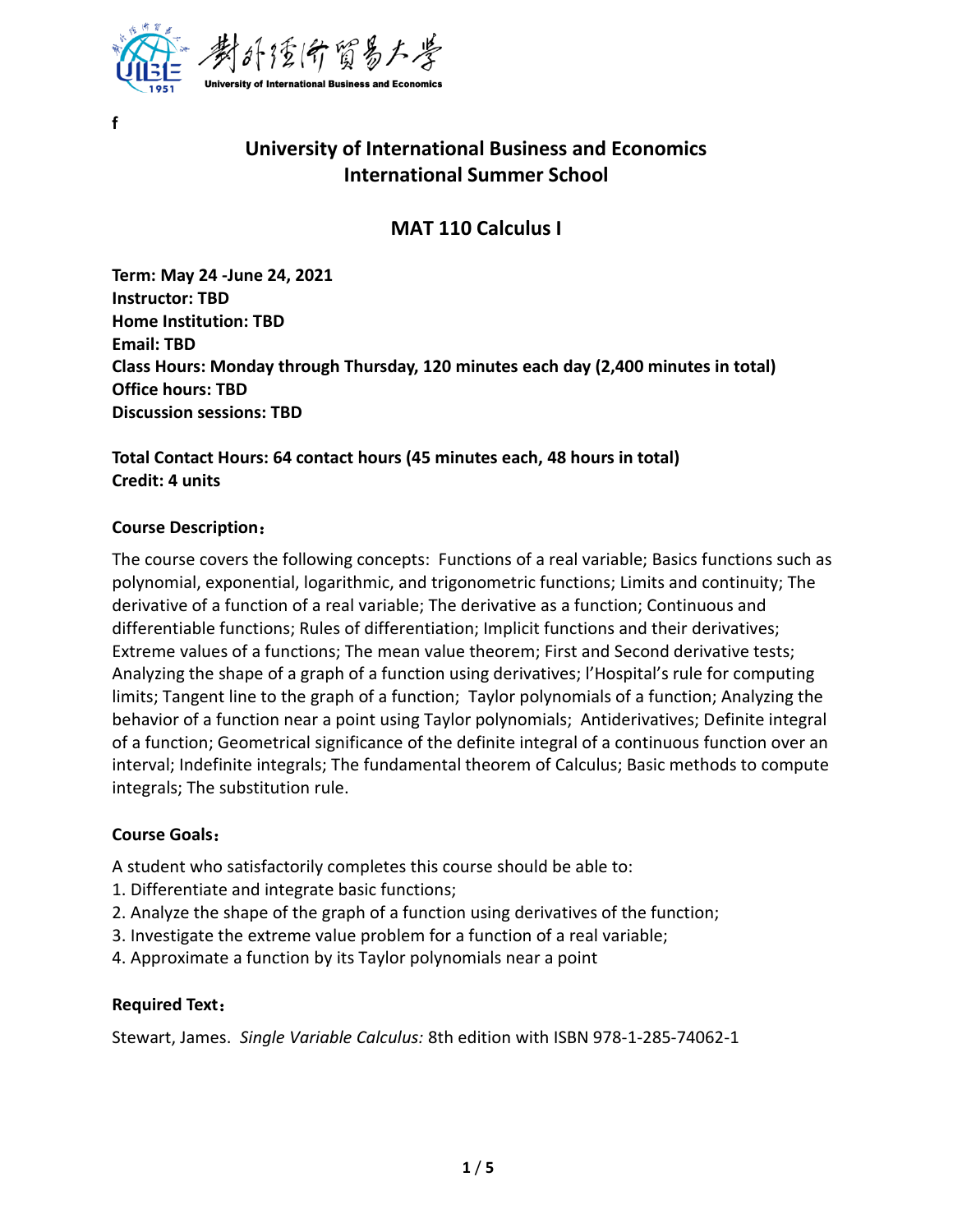

#### **Prerequisites**:

Students are expected to be familiar with basic algebra and trigonometry studied in high school.

#### **Attendance:**

Students are expected to be present at all class meetings and examinations.

#### **Grading Policy**:

There will be one midterm and a final exam in this class. All exams will be closed-book. No notes, calculators, or other electronic devices will be allowed.

The course grades will be calculated based on the following percentages:

- Homework: 30%
- Midterm: 30%
- Final Exam: 40%

The final exam will be cumulative. There will be no make-up exams.

#### **Grading Scale:**

Assignments and examinations will be graded according to the following grade scale:

|    | 90-100 | 72-74    |
|----|--------|----------|
| А- | 85-89  | 68-71    |
| B+ | 82-84  | 64-67    |
|    | 78-81  | 60-63    |
| В- | 75-77  | below 60 |

It should be noted that in many US colleges **C-** is not a passing grade if the course is required for a major.

#### **Class Rules:**

All academic work should be done with the high level of honesty and integrity. Academic misconduct of any kind may result in a grade penalty or the assignment of a failing grade.

#### **Course Schedule:**

# **Week 1**

#### **Assignment**

1.1 Four Ways to Represent a Function Hw: 3, 7, 11, 25, 27, 31, 33, 41, 45, 57 1.2 Mathematical Models: A Catalog of Essential Functions Hw: 1, 3, 5, 9, 11, 13 1.3 New Functions from Old Functions Hw: 1, 3, 5, 7, 9, 11, 13, 15, 17, 23, 31, 35, 39 1.4 The Tangent and Velocity Problems Hw: 1, 5, 7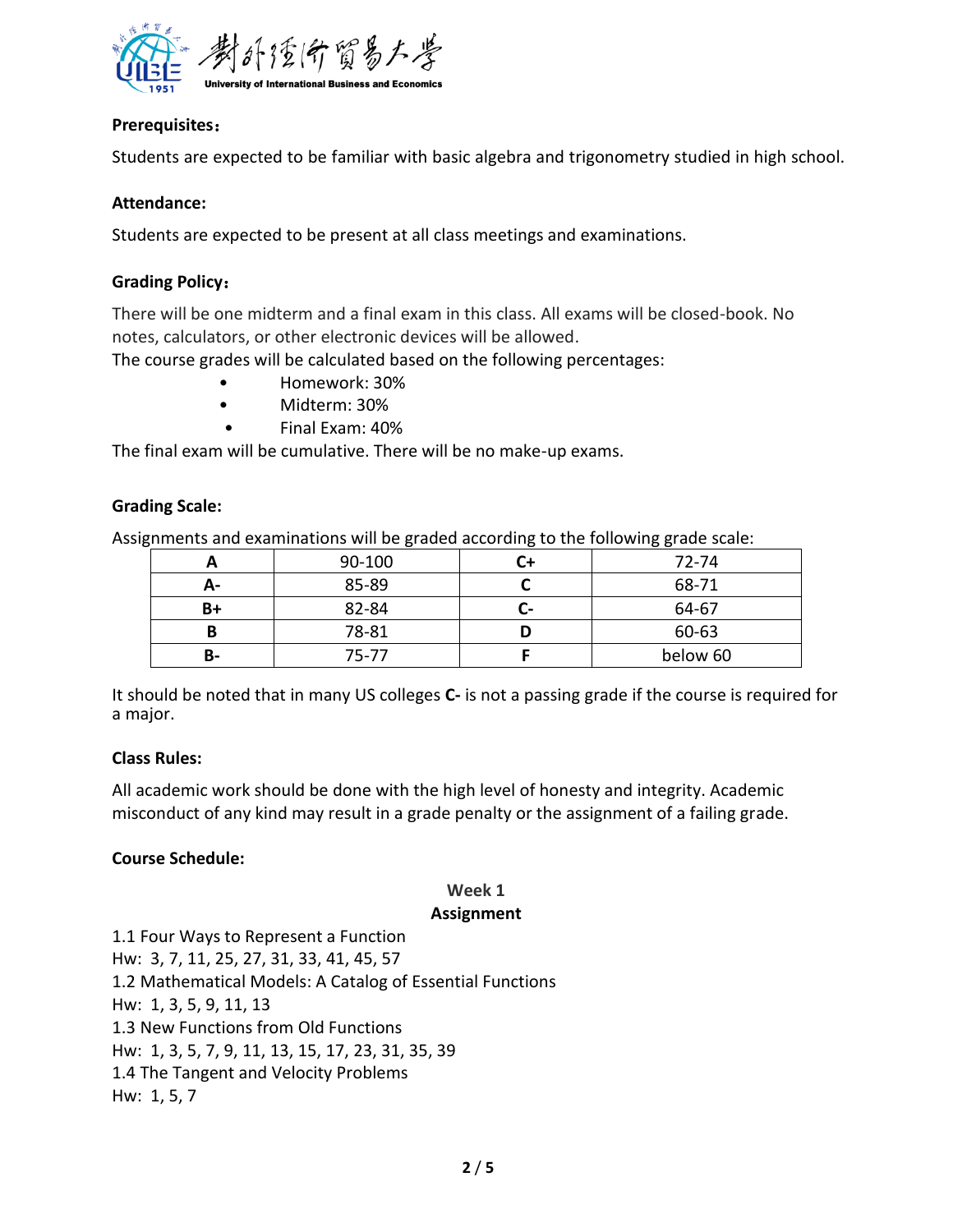

1.5 The Limit of a Function Hw: 3, 5, 7, 11, 15, 29, 31, 33, 35, 39 1.6 Calculating Limits Using the Limit Laws Hw: 3, 5, 11, 13, 15, 17, 19, 21, 23, 25, 27, 29 1.8 Continuity Hw: 11, 13 15, 17, 19, 25, 35, 37, 53, 55

#### **Week 2**

#### **Assignment**

2.1 Derivatives and Rates of Change Hw: 5, 7, 11, 13, 23, 31, 33, 35 2.2 The Derivative as a Function Hw: 1, 3, 5, 7, 9, 11, 19, 21, 23, 25 2.3 Differentiation Formulas Hw: 1, 3, 5, 7, 9, 11, 13, 15, 17, 19, 21, 25, 29 2.4 Derivatives of Trigonometric Functions Hw: 1, 3, 5, 7, 9, 11, 13, 15, 21, 23 2.5 The Chain Rule Hw: 7, 9, 11, 13, 15, 17, 19, 21, 25, 27, 29, 31, 33, 41 2.6 Implicit Differentiation Hw: 5, 7, 9, 11, 13, 15, 17, 19, 35 2.7 Rates of Change in the Natural and Social Sciences Hw: 1, 3, 5, 7, 9 2.8 Related Rates Hw: 1, 3, 5, 7, 9, 15, 17

#### **Week 3**

#### **Assignment**

2.9 Linear Approximations and Differentials Hw: 1, 3, 7, 9, 11 3.1 Maximum and Minimum Values Hw: 3, 5, 15, 17, 19, 21 3.2 The Mean Value Theorem Hw: 5, 7, 11, 21 3.3 How Derivatives Affect the Shape of a Graph Hw: 1, 5, 7, 9, 15, 17, 33, 39 3.4 Limits at Infinity; Horizontal Asymptotes Hw: 1, 3, 7, 9, 11, 13, 15, 17, 19, 21, 23, 25, 27, 29, 31, 35 3.5 Summary of Curve Sketching Hw: 1, 3, 5, 7, 9, 15, 17, 21, 23 3.7 Optimization Problems Hw: 3, 5, 7, 13, 15, 21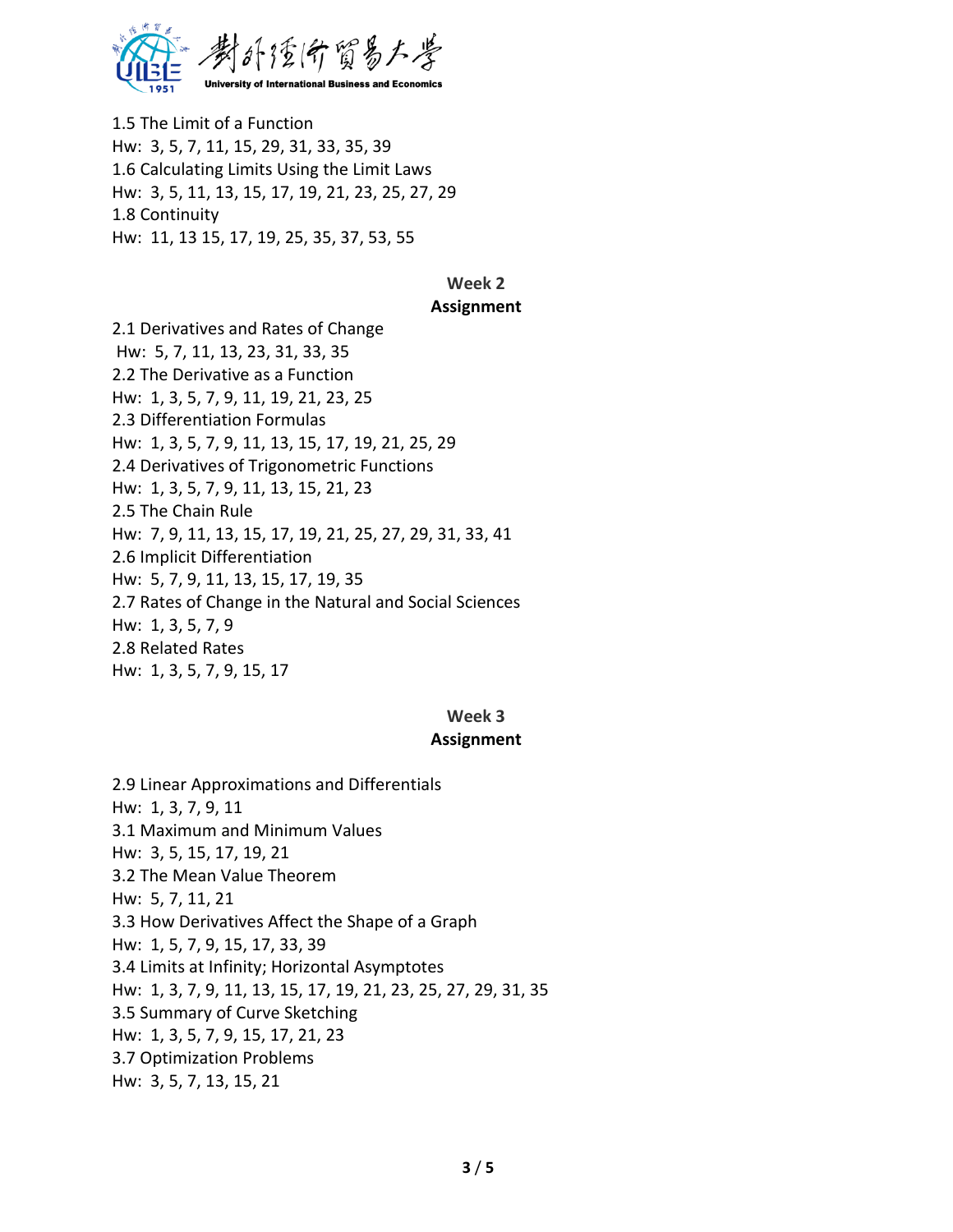

Midterm Tuesday, June 8

#### **Week 4 Assignment**

3.9 Antiderivatives Hw: 1, 3, 5, 7, 9, 11, 13, 15, 17, 19, 23, 25, 27, 31, 33 4.1 Areas and Distances Hw: 1, 3, 5, 7, 17 4.2 The Definite Integral Hw: 1, 3, 5, 9, 17, 19 4.3 The Fundamental Theorem of Calculus Hw: 3, 5, 7, 9, 11, 13, 15, 17, 19, 23, 39 4.4 Indefinite Integrals and the Net Change Theorem Hw: 1, 3, 5, 7, 9, 11, 13, 15, 21, 25, 27, 39 4.5 The Substitution Rule Hw: 1, 3, 5, 7, 9, 13, 17, 25, 37 6.1 Inverse Functions Hw: 5, 7, 9, 11, 17, 23, 25, 39 6.2 Exponential Functions and Their Derivatives Hw: 3, 5, 7, 9, 11, 13, 15, 17, 23, 29, 33, 41

#### **Week 5 Assignment**

6.3 Logarithmic Functions Hw: 3, 5, 7, 9, 11, 13, 15, 17, 27, 29, 31, 39, 47, 53, 59 6.4 Derivatives of Logarithmic Functions Hw: 3, 5, 7, 9, 15, 17 6.5 Exponential Growth and Decay Hw: 1, 3, 5, 7, 9, 11, 15, 17, 21, 43, 71, 75, 77 6.8 Indeterminate Forms and L'Hospital's Rule Hw: 1, 3, 9, 11, 13, 15, 17, 19, 21, 25, 27, 47, 51, 55, 61

Final Exam, June 24.

#### **General Comments:**

1. In order to train your minds in mathematical thinking, much of lecture will consist of the "Socratic Method" of questioning. Even if silently, do try to puzzle out the answers. An analogy: the lecture should be a "mental exercise" class. Knowledge cannot be given: it must be stolen. Engage your mind.

2. Many problems will not be solvable at first (or second) viewing. Be patient: clarify any unknown concepts, try to reduce the problem, brainstorm to unearth possibly relevant concepts, and follow your intuition. It may help to, after a period of hard work, put the problem away. Do not worry if you cannot do every problem: what is important is that you try.